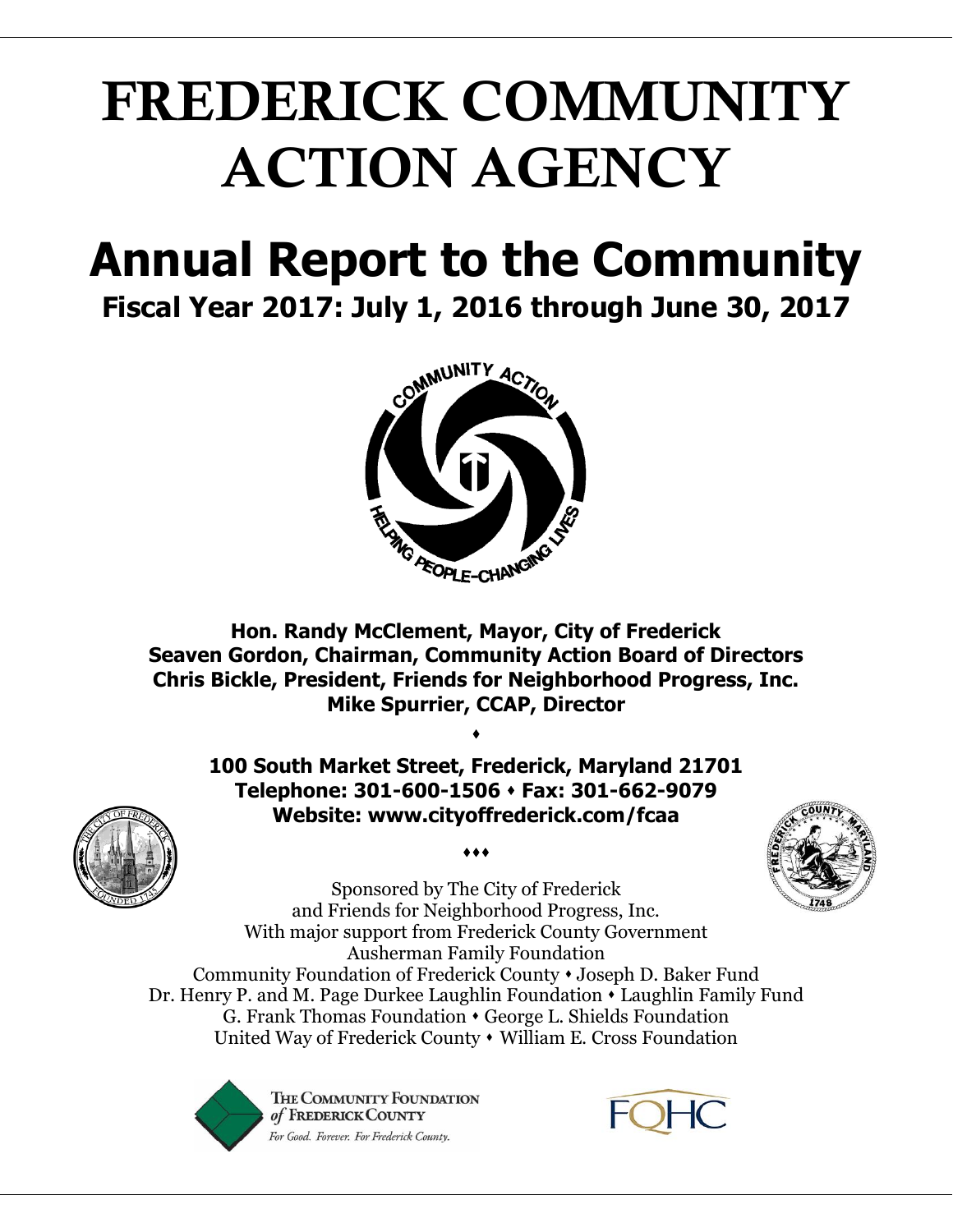## FREDERICK COMMUNITY ACTION AGENCY

Through a wide array of programs and services, the Frederick Community Action Agency (FCAA) provides food, shelter, medical care, housing, and other forms of assistance to families and individuals that are low-income or homeless. Started in 1968, the FCAA is sponsored by the City of Frederick and Friends for Neighborhood Progress, Inc. During fiscal year 2017, the FCAA served 12,077 different clients (adults and children). Specific program statistics are described below:

#### **Food and Nutrition Programs**

**Frederick Soup Kitchen:** Started in 1983, the Frederick Soup Kitchen is staffed by a paid cook and over 250 volunteers who serve a free evening meal to anyone in need, seven days a week. The Frederick Soup Kitchen served a total of 25,984 nutritious meals during FY 2017.

**Frederick Foodbank:** Approximately 600 to 700 households use the Frederick Foodbank each month. The Foodbank is staffed by 50 volunteers and provides a three- to five-day supply of food to families and individuals that are experiencing an economic crisis. During FY 2017, the Frederick Foodbank provided food to 2,685 needy families. In addition, over 1,000 turkeys and other food items were distributed to needy families for the Thanksgiving holiday.

**Summer Food Service Program:** Funded by the USDA, the Summer Food Service Program provides a free lunchtime meal to children age 18 and younger, especially children who receive free or reducedprice meals during the school year. The FCAA serves nutritious meals Monday through Friday during June, July, and August. A total of 15,063 meals were served during the summer of 2016 and a total of 14,001 meals were served at thirteen (13) feeding sites during the summer of 2017.

**Backpack Program:** Through a partnership with Hillcrest Elementary School, FCAA staff members and volunteers fill 450 backpacks with nutritious food items every two weeks during the school year and school staff distribute the backpacks to needy children that are at-risk of hunger and malnutrition. The backpacks are filled with food items that children can easily prepare and eat over the weekend when school meals are not available and parents may be working.

**After-School Dinner Program:** During FY 2017, FCAA staff members prepared and delivered 2,199 nutritious meals for an After-School Dinner Program operated by the Police Activities League (PAL). The cost of the food items is reimbursed by the U.S. Department of Agriculture.

#### **Housing Counseling and Weatherization Programs**

**HUD-Approved Housing Counseling Agency:** The FCAA is a HUD-Approved Housing Counseling Agency and provides pre-purchase, default, and reverse mortgage counseling as well as homebuyer education classes for first-time homebuyers. FCAA housing counselors assisted a total of 1,044 households during FY 2017 including 300 families facing mortgage defaults and 706 families that received pre-purchase counseling and homebuyer education.

**Weatherization Assistance Program:** The Weatherization Assistance Program provides home weatherization services for income-eligible households living throughout Frederick County. A total of 159 housing units were weatherized during FY 2017, eighty-seven (87) inefficient or dangerous HVAC systems were replaced, 18 inefficient refrigerators or freezers were replaced, and an additional 48 weatherization jobs are in progress.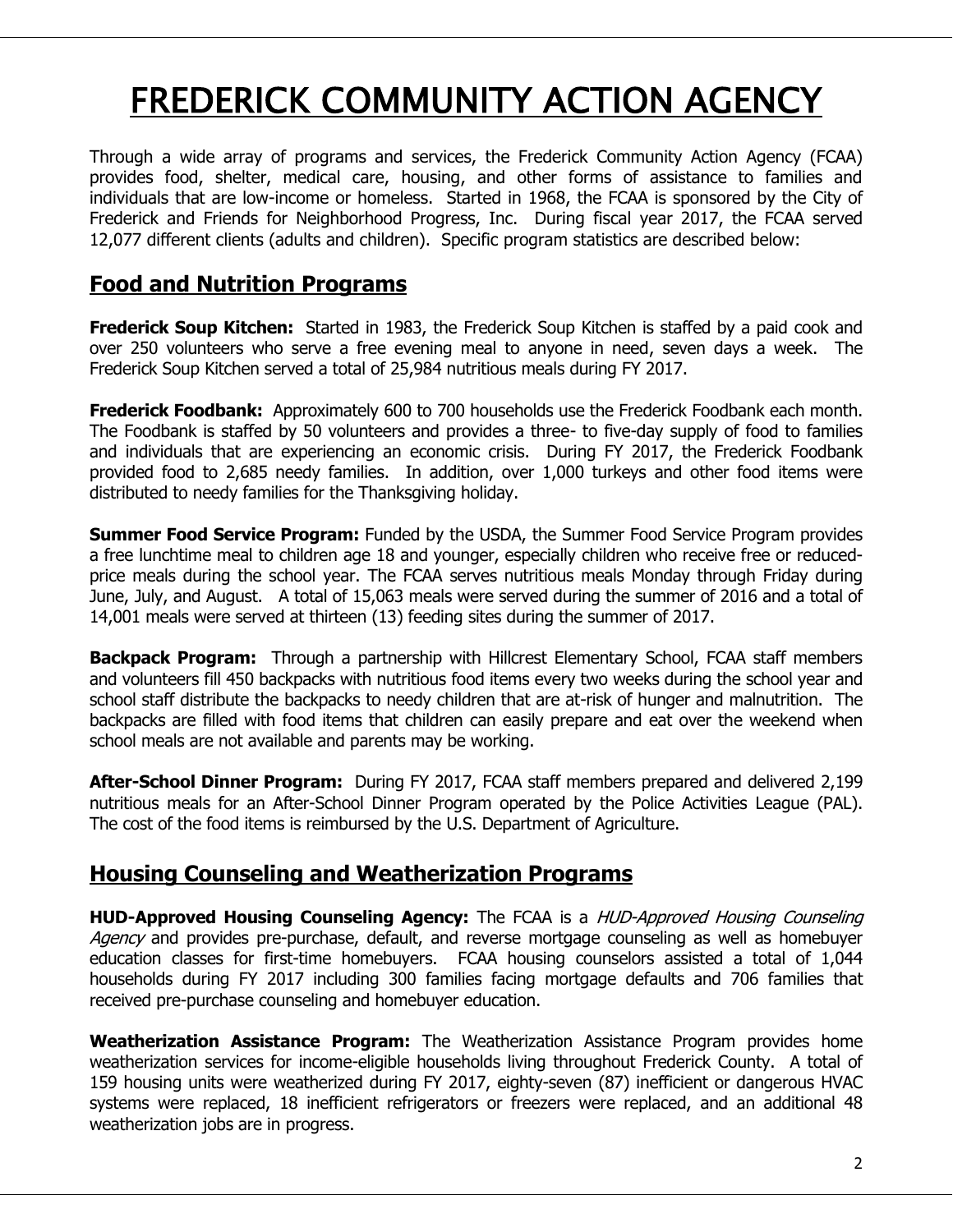#### **Outreach and Transportation Programs**

**Outreach Services:** FCAA outreach workers and other staff perform outreach to local shelters, streets, woods, and other areas where homeless people can be found; a total of 10,229 encounters (client contacts) with 2,943 different homeless or lower-income clients occurred during FY 2017.

**Transportation Services:** On weekdays, the FCAA operates a free van run that transports people to a variety of health and human service agencies located around Frederick City; 1,089 client transports were performed during FY 2017.

#### **Homeless Service Programs**

**PATH Project:** The federally funded PATH Project provides case management services to people who are homeless and have a serious mental health problem. Initiated in 1992, PATH Project staff work closely with local therapists and psychiatrists to ensure adequate access to mental health treatment services for homeless people. A total of 514 homeless clients received PATH services during FY 2017.

**SOAR Program:** The SSI/SSDI Outreach, Assessment and Recovery (SOAR) Program helps people that are homeless to apply for disability benefits available through the Social Security Administration. In addition, the SOAR case manager helps people to obtain necessary documents, such as birth certificates and photo identification cards, needed to apply for benefits. During FY 2017, a total of 9 homeless adults applied for disability benefits through the SOAR Program and all 9 were approved.

**Transitional Shelter:** The Frederick Transitional Shelter is a 31-bed shelter that was built by the City of Frederick and is operated by the FCAA. The shelter provides transitional housing and a wide range of supportive services for homeless families and physically disabled adults. The Transitional Shelter provided 11,587 bednights (one person in one bed for one night) of shelter to 101 different persons (adults and children) during FY 2017. Sixteen (16) families "graduated" into permanent housing.

**Transitional Apartments:** The Transitional Apartments provide long-term transitional housing and supportive services for homeless families. Families residing in the Transitional Apartments must first be admitted to and stabilized at the Transitional Shelter. The Transitional Apartments provided 2,789 bednights of shelter to 18 different persons (adults and children) during FY 2017.

**Housing First Program:** The Housing First Program provides subsidized permanent housing to people who need it the most – chronically homeless, disabled individuals that are literally living on the streets of Frederick. With funding from HUD and other sources, the FCAA has established 19 scattered-site Housing First units that currently house 23 formerly homeless adults (two apartments are two-bedroom shared units and two couples are enrolled in the program); supportive services like case management, health care, and transportation are provided by FCAA staff.

**Green Jobs Program:** The Green Jobs Program is a supportive employment program that aims to help homeless and chronically homeless individuals return to the workforce by offering case management, transitional shelter, and supportive employment. During FY 2017, a total of seven (7) individuals were employed part-time to perform beautification projects in downtown Frederick.

#### ♦

"The moral test of a government is how that government treats those who are in the dawn of life – the children; the twilight of life – the elderly; and the shadows of life – the sick, the needy, and the handicapped." Vice President Hubert H. Humphrey ~ November 1, 1977